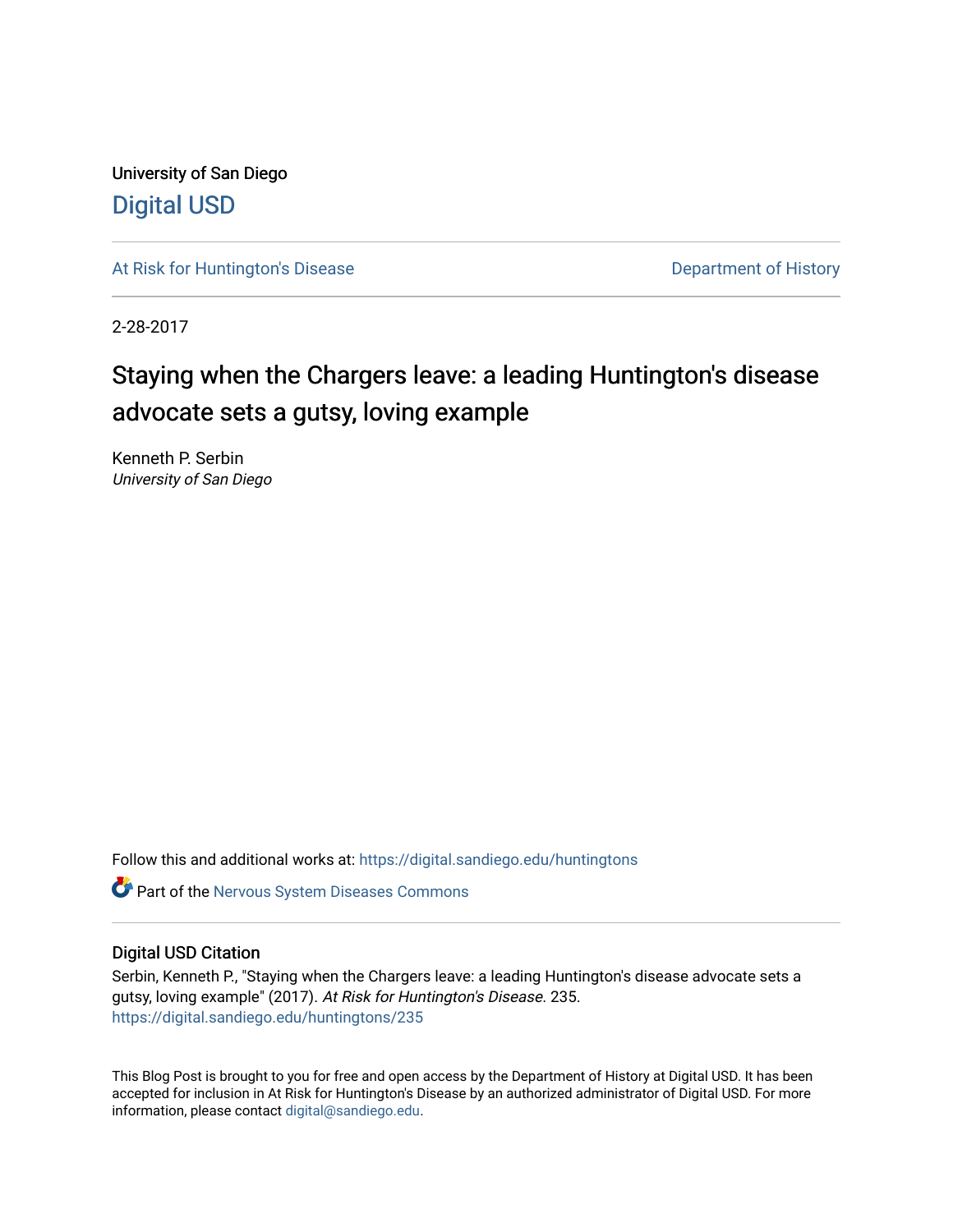#### More **[Create Blog](https://www.blogger.com/home#create) [Sign In](https://www.blogger.com/)**

# [At Risk for Huntington's Disease](http://curehd.blogspot.com/)

*HD is a genetically caused brain disorder that causes uncontrollable bodily movements and robs people's ability to walk, talk, eat, and think. The final result is a slow, ugly death. Children of parents with HD have a 50-50 chance of inheriting the disease. There is no cure or treatment.*

## Blog Archive

- $\blacktriangleright$  [2021](http://curehd.blogspot.com/2021/) (12)
- $\blacktriangleright$  [2020](http://curehd.blogspot.com/2020/) (16)
- $-2019(19)$  $-2019(19)$  $-2019(19)$
- $\blacktriangleright$  [2018](http://curehd.blogspot.com/2018/) (16)
- $'$  [2017](http://curehd.blogspot.com/2017/) (14)
- [►](javascript:void(0)) [December](http://curehd.blogspot.com/2017/12/) (2)
- [►](javascript:void(0)) [November](http://curehd.blogspot.com/2017/11/) (1)
- [►](javascript:void(0)) [October](http://curehd.blogspot.com/2017/10/) (1)
- $\blacktriangleright$  [June](http://curehd.blogspot.com/2017/06/) (1)
- $\blacktriangleright$  [May](http://curehd.blogspot.com/2017/05/) (4)
- $\blacktriangleright$  [April](http://curehd.blogspot.com/2017/04/) (1)
- $\blacktriangleright$  [March](http://curehd.blogspot.com/2017/03/) (1)
- [▼](javascript:void(0)) [February](http://curehd.blogspot.com/2017/02/) (2) Staying when the Chargers leave: a leading [Hunting...](http://curehd.blogspot.com/2017/02/staying-when-chargers-leave-leading.html) Banning college football: an urgent [objective](http://curehd.blogspot.com/2017/02/banning-college-football-urgent.html) for ...
- $\blacktriangleright$  [January](http://curehd.blogspot.com/2017/01/) (1)
- $\blacktriangleright$  [2016](http://curehd.blogspot.com/2016/) (13)
- $\blacktriangleright$  [2015](http://curehd.blogspot.com/2015/) (24)
- $\blacktriangleright$  [2014](http://curehd.blogspot.com/2014/) (24)
- $\blacktriangleright$  [2013](http://curehd.blogspot.com/2013/) (30)
- $\blacktriangleright$  [2012](http://curehd.blogspot.com/2012/) (26)
- $\blacktriangleright$  [2011](http://curehd.blogspot.com/2011/) (33)
- $\blacktriangleright$  [2010](http://curehd.blogspot.com/2010/) (26)
- $\blacktriangleright$  [2009](http://curehd.blogspot.com/2009/) (21)
- $\blacktriangleright$  [2008](http://curehd.blogspot.com/2008/) $(7)$
- $\blacktriangleright$  [2007](http://curehd.blogspot.com/2007/) $(7)$
- $\blacktriangleright$  [2006](http://curehd.blogspot.com/2006/) (4)
- $\blacktriangleright$  [2005](http://curehd.blogspot.com/2005/) (17)

#### About Me **GENE [VERITAS](https://www.blogger.com/profile/10911736205741688185)**

View my [complete](https://www.blogger.com/profile/10911736205741688185) profile

## HD Links

[Huntington's](http://www.hdsa.org/) Disease Society of America [International](http://www.huntington-assoc.com/) Huntington **Association** 

#### TUESDAY, FEBRUARY 28, 2017

## Staying when the Chargers leave: a leading Huntington's disease advocate sets a gutsy, loving example

After the San Diego Chargers' recently announced move to Los Angeles, [team public relations director and Huntington's disease](http://www.espn.com/nfl/story/_/id/18458293/chargers-announce-move-los-angeles-leaving-san-diego) advocate Bill Johnston made a gutsy, loving decision: after 38 years with the Chargers, he will quit so that his HD-afflicted wife Ramona can stay at the highly-regarded San Diego nursing home where's she spent the last decade.

Bill made his decision after thoroughly researching nursing homes in Orange County, which is much closer to the Chargers' new Los Angeles headquarters than San Diego County. He visited seven facilities, paying special attention to their ability to conscientiously care for someone with HD. As the HD community is all too painfully aware, such facilities [often provide poor care.](http://curehd.blogspot.com/2013/05/strangling-of-patient-in-nursing-home.html)

Bill did not find what he wanted. He opted for Ramona to remain at [Edgemoor Hospital](http://www.sandiegocounty.gov/hhsa/programs/bhs/inpatient_health_services_edgemoor/) in Santee, located next to San Diego. A public nursing home, Edgemoor has cared for dozens of Huntington's patients over the past several decades.

"Everybody would make the same decision I am making if they were in my shoes," Bill told the *[San Diego Union-Tribune](http://www.sandiegouniontribune.com/sports/chargers/sd-sp-chargers-johnston-20170217-story.html)*. "It's just the situation I find myself in."

Bill awakes at 4:55 a.m. daily and visits Ramona at Edgemoor before heading to work. She was diagnosed with HD in 1999 but had showed symptoms earlier. She is now in the late stages of the disease, confined to a wheelchair and unable to care for herself. The native San Diego couple met in high school and married in 1983.

"She can't talk anymore, but she'll make some sounds," Bill told the *Union-Tribune*. "Sometimes, I think she's trying to say my name. Maybe it's just wishful thinking."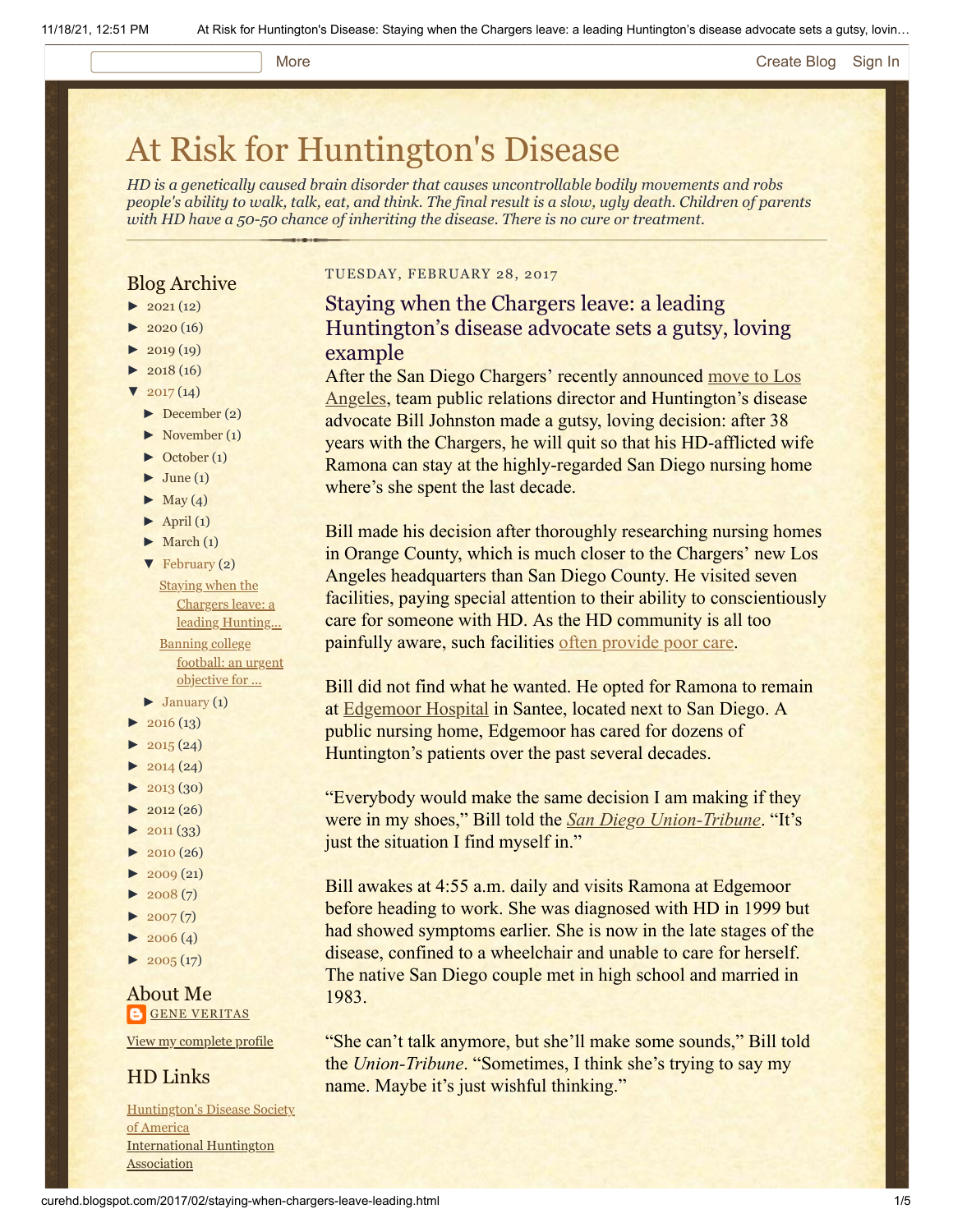11/18/21, 12:51 PM At Risk for Huntington's Disease: Staying when the Chargers leave: a leading Huntington's disease advocate sets a gutsy, lovin…

[Huntington's](http://hddrugworks.org/) Disease Drug **Works** [Huntington's](http://www.hdlighthouse.org/) Disease **Lighthouse Hereditary Disease [Foundation](http://www.hdfoundation.org/)** [Huntington's](http://www.hdac.org/) Disease **Advocacy Center** Thomas [Cellini Huntington's](http://www.ourtchfoundation.org/) Foundation HDSA Orange County (CA) **[Affiliate](http://www.hdsaoc.org/)** HD Free with [PGD!](http://www.hdfreewithpgd.com/) [Stanford](http://www.stanford.edu/group/hopes/) HOPES Earth Source [CoQ10,](http://www.escoq10.com/) Inc.

## HD Blogs and Individuals

Chris Furbee: [Huntingtons](http://www.huntingtonsdance.org/) **Dance** Angela F.: Surviving [Huntington's?](http://survivinghuntingtons.blogspot.com/) Heather's [Huntington's](http://heatherdugdale.angelfire.com/) Disease Page



*The Johnston team at the 2014 Rock-n-Roll Marathon raising funds and awareness for the Huntington's Disease Society of America. Bill has his arm around Ramona, in wheelchair. Daughter Hayley stands directly behind Bill (photo by Andrew McClanahan/PhotoRun.net)*

## **'I'll always do what I can'**

By interrupting his career and staying in San Diego, Bill is rolling with one of the many punches thrown by HD. His son Jared, 31, tested negative for HD. Daughter Hayley, 28, remains untested; she has a 50-50 chance of having inherited the HD genetic defect from Ramona.

Other HD families have adapted their lives dramatically to meet similar challenges. In my family, my mother died of HD, and I carry the gene. Since my mother's diagnosis in 1995, HD has frequently dominated my family's life. Fortunately, our daughter tested negative and is today a healthy teenager.

Bill's situation reminded me of my own. In 2007, in a wrenching, [career-changing decision](http://www.chronicle.com/article/Racing-Against-the-Genetic/135542), I turned down a major job offer in Miami to remain in California, a biotech state with crucial public support for stem cell research. California also has HD-involved companies such as Ionis Pharmaceuticals, Inc., which is currently running a historic Phase I [clinical trial of a gene-silencing drug](http://curehd.blogspot.com/2016/10/ionis-phase-i-huntingtons-disease-trial.html). Most important, remaining in California allowed my wife to keep her relatively well-paying teaching job and pension, our financial lifeline if I become disabled.

I had also bonded with Bill and many other members of the San Diego Chapter of the Huntington's Disease Society of America ([HDSA-San Diego\)](http://san-diego.hdsa.org/). Through chapter events, Bill and his family have raised nearly \$3 million for HDSA. Their leadership and fortitude have inspired people in the local HD community and beyond.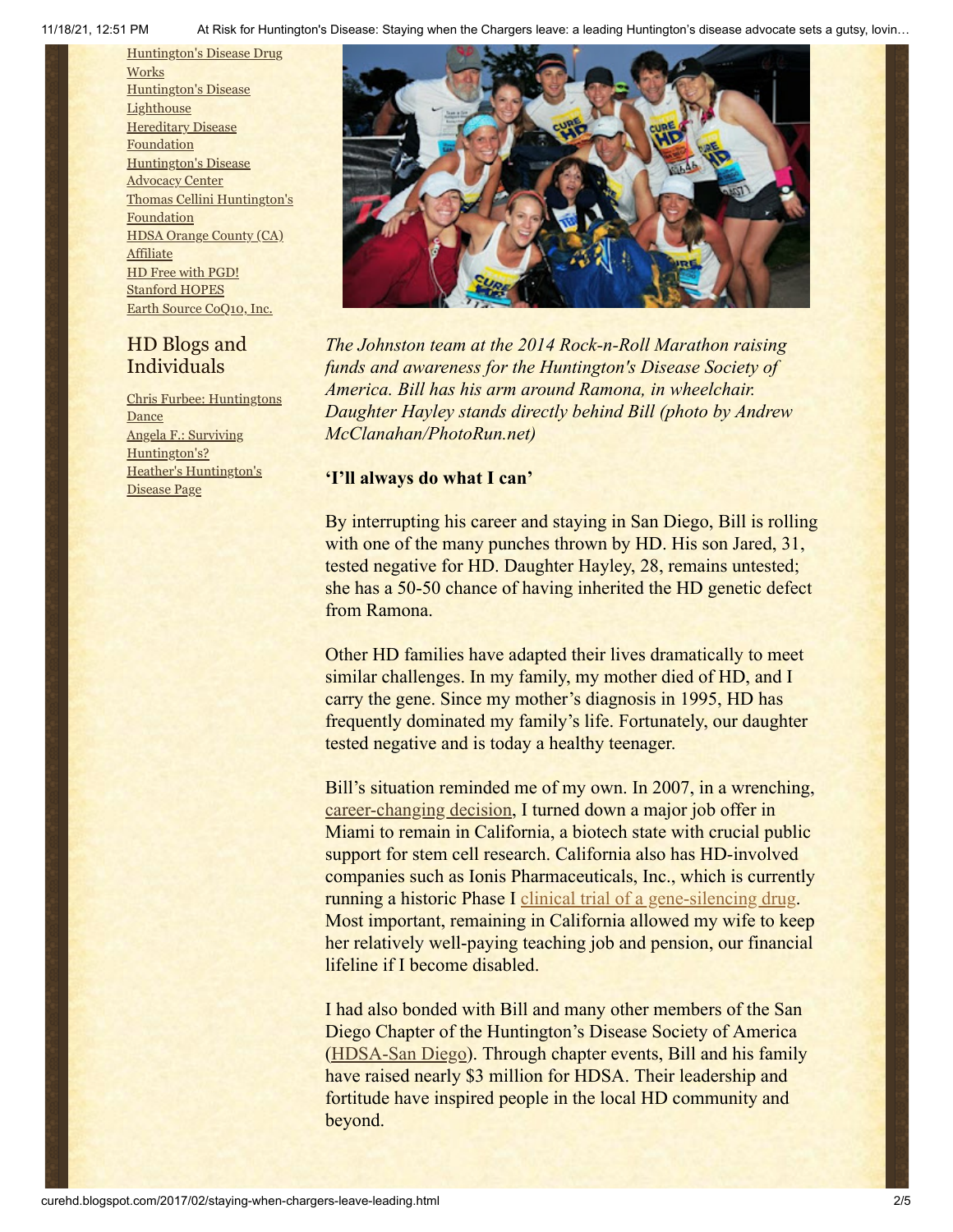In response to my e-mail query about his plans for future advocacy, Bill wrote: "I'll always do what I can."

"Bill has been a 'tour de force' in advocating for the HD community in San Diego and nationally," HDSA-San Diego president Beth Hoffman, Ph.D., wrote in an e-mail. "Bill has tremendous energy and passion, and brings wonderful and new ideas to our fundraising efforts. He's always been there to drive the chapter's success. We are thrilled that Bill will remain in San Diego and look forward to expanding our efforts towards the HDSA mission with him."

"I am not surprised by Bill's decision to stay," long-time HDSA-San Diego board member Misty Daniel wrote. "His dedication to Ramona and our HD community has never faltered over the years. Bill's decision to stay reaffirms what most HD families know: that family truly is everything."



*Ramona with Chargers star and HDSA supporter Antonio Gates at the 2007 Celebration of Hope Gala (photo by Gene Veritas)*

#### **Change means new opportunities**

After 56 seasons in San Diego, the Chargers' departure angered local football fans and civic leaders. "The Los Angeles Judases have betrayed us for 30 pieces of silver," wrote *Union-Tribune* sports columnist [Nick Canepa](http://www.sandiegouniontribune.com/sports/columnists/nick-canepa/sd-sp-nick-canepa-chargers-mls-20170115-story.html), who is also a member of HDSA-San Diego's advisory board, in reference to the move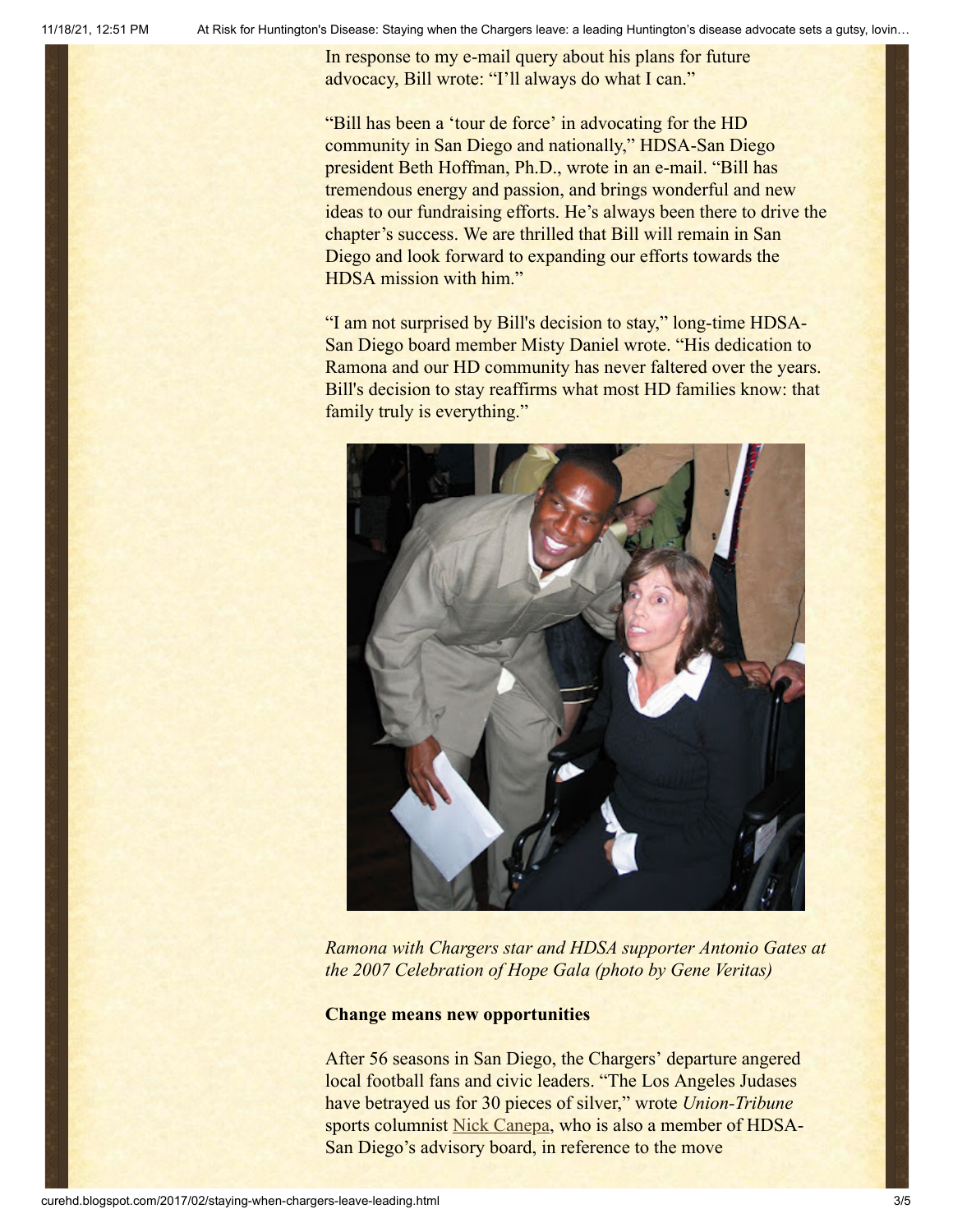The team's' exit has also posed a huge challenge for HDSA. Bill's involvement since 1999 added the team's high-profile pro-football brand to most major fundraising events, including the chapter's annual gala. For years, HDSA-San Diego board meetings took place at Chargers' headquarters, and team owner Dean Spanos allowed use of that facility for fundraisers. In 2003, Spanos and his wife Susie received HDSA's Harold Leventhal Community Service Award at a dinner in New York City.

However, Bill's decision to remain has helped offset the feelings of desertion resulting from the Chargers' move. His connections, creativity, and dedication will help the chapter strike out in new directions. As Bill has always made clear, he's also in this fight for Hayley – and for all families affected by HD.



*Bill and Hayley Johnston exchange ideas at an HDSA-San Diego event in May 2016 (photo by Gene Veritas).*

Over the years, other chapter members and even Bill himself recognized the danger of relying too heavily on the Chargers. As a result, the chapter has strived to diversify its sponsor and donor base.

The Chargers' exodus might also provide unforeseen benefits such as distancing HDSA-San Diego from the uncomfortable connection to a sport now [linked to brain diseases similar to HD](http://curehd.blogspot.com/2017/02/banning-college-football-urgent.html).

"The Chargers organization has been stellar in its support," Dr. Hoffman wrote, noting the chapter's gratitude for the players' "enthusiastic participation" at fundraisers. "We will miss our Chargers.

"That said, the HDSA-San Diego board and all of our wonderful volunteers are hard at work attracting sponsors and making our events even more exciting. Whenever there are changes, there are